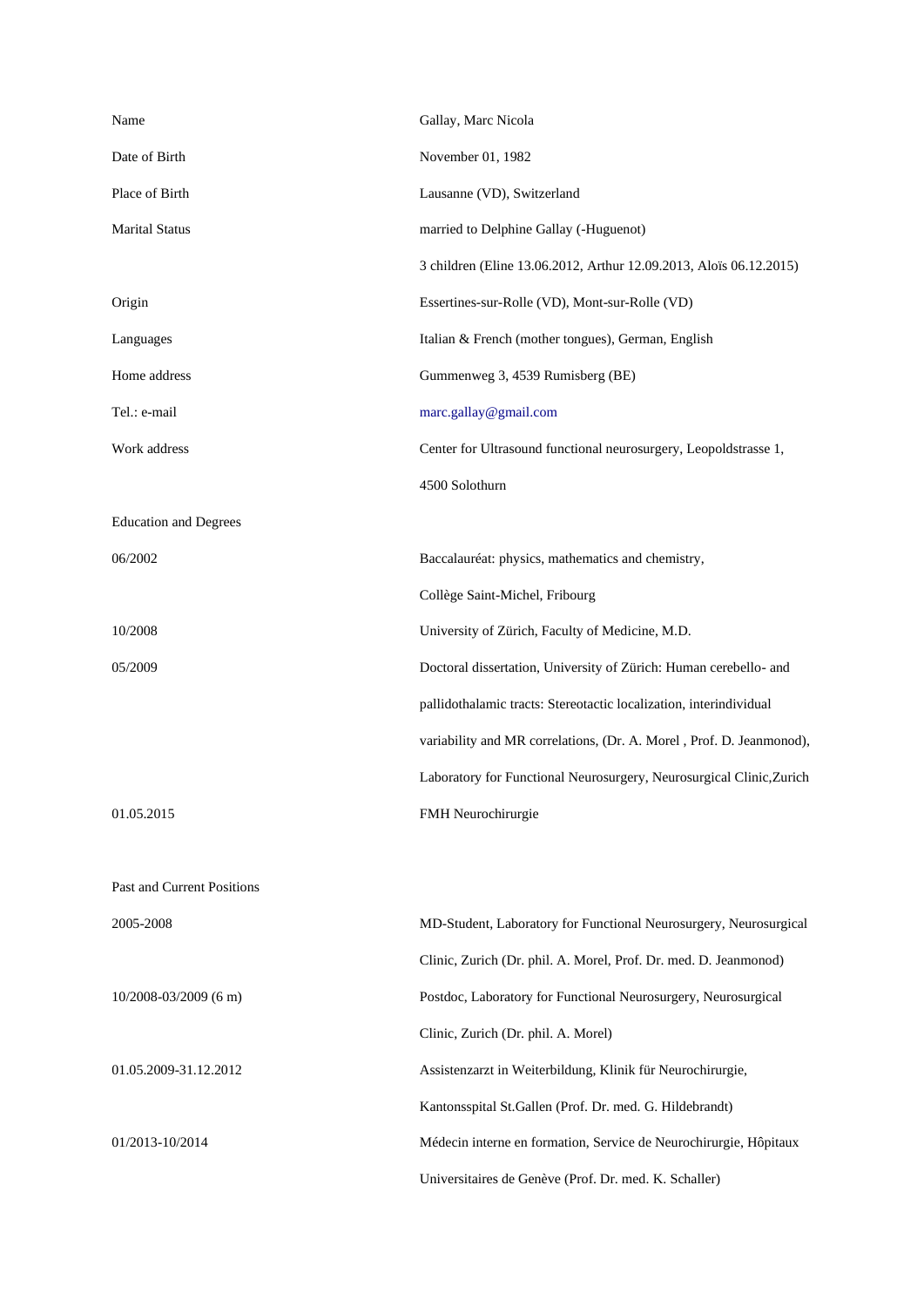| $01.11.2014 - 30.04.2015$ (6 m) | Assistenzarzt, Orthopädie und Wirbelsäulechirurgie, Schweizer      |
|---------------------------------|--------------------------------------------------------------------|
|                                 | Paraplegiker Zentrum, Nottwil (LU) (Dr. M. Baur, Dr. P. Moulin)    |
| 01.05.2015                      | Neurosurgeon FMH, SoniModul Center for Ultrasound Functional       |
|                                 | Neurosurgery, Solothurn                                            |
| 01.07.2020-                     | Chief medical officer, SoniModul                                   |
| $2021 -$                        | Lecturer, Department of Neuroscience and Movement Sciences,        |
|                                 | Section of Medicine, University of Fribourg, Fribourg, Switzerland |

Publications

**Gallay MN**, Moser D, Haufler F, Jeanmonod D. **(2021)** Bilateral MRgFUS pallidothalamic tractotomy for Parkinson's disease with one year follow-up. *Front Neurol.*

**Gallay MN**, Moser D, Jeanmonod D. **(2020)** MR-guided focused ultrasound central lateral thalamotomy for trigeminal neuralgia. Single center experience. *Front Neurol.*

**Gallay MN**, Moser D, Jeanmonod D. **(2020)** MR guided focused ultrasound cerebellothalamic tractotomy for chronic therapy-resistant essential tremor; anatomical target reappraisal and clinical results. *J Neurosurg*

**Gallay MN**, Moser D, Rossi F, Magara AE, Strasser M, Bühler R, Kowalski M, Pourtehrani P, Dragalina C, Federau C and Jeanmonod D. **(2019)** : MRgFUS pallidothalamic tractotomy for chronic therapy-resistant Parkinson's disease in 51 consecutive patients: single center experience. *Front Surg.*

**Gallay MN**, Moser D, Federau C, Jeanmonod D. (**2019**) Anatomical and technical reappraisal of the pallidothalamic tractotomy with the incisionless transcranial MR-guided focused ultrasound. A technical note. *Front Surg.*

**Gallay MN**, Moser D, Federau C, Jeanmonod D. (**2019**) Radiological and thermal dose correlations in pallidothalamic tractotomy with MRgFUS. *Front Surg*

**Gallay MN**, Moser D, Jeanmonod D. **(2018)** Safety and accuracy of incisionless transcranial MR-guided focused ultrasound functional neurosurgery: single-center experience with 253 targets in 180 treatments. *J Neurosurg.*

**[Gallay MN](https://www.ncbi.nlm.nih.gov/pubmed/?term=Gallay%20MN%5BAuthor%5D&cauthor=true&cauthor_uid=26877873)**[, Moser D,](https://www.ncbi.nlm.nih.gov/pubmed/?term=Moser%20D%5BAuthor%5D&cauthor=true&cauthor_uid=26877873) [Rossi F,](https://www.ncbi.nlm.nih.gov/pubmed/?term=Rossi%20F%5BAuthor%5D&cauthor=true&cauthor_uid=26877873) [Pourtehrani P,](https://www.ncbi.nlm.nih.gov/pubmed/?term=Pourtehrani%20P%5BAuthor%5D&cauthor=true&cauthor_uid=26877873) [Magara AE,](https://www.ncbi.nlm.nih.gov/pubmed/?term=Magara%20AE%5BAuthor%5D&cauthor=true&cauthor_uid=26877873) [Kowalski M,](https://www.ncbi.nlm.nih.gov/pubmed/?term=Kowalski%20M%5BAuthor%5D&cauthor=true&cauthor_uid=26877873) [Arnold A,](https://www.ncbi.nlm.nih.gov/pubmed/?term=Arnold%20A%5BAuthor%5D&cauthor=true&cauthor_uid=26877873) [Jeanmonod D.](https://www.ncbi.nlm.nih.gov/pubmed/?term=Jeanmonod%20D%5BAuthor%5D&cauthor=true&cauthor_uid=26877873) **(2016)**: Incisionless transcranial MR-guided focused ultrasound in essential tremor: cerebellothalamic tractotomy, *[J Ther Ultrasound](https://www.ncbi.nlm.nih.gov/pubmed/?term=incisionless+gallay)*

Morel A, **Gallay MN**, Baechler A, Wyss M, Gallay DS. (**2013**): The human insula: Architectonic organization and postmortem MRI registration, *Neuroscience*, 16;236:117-35

Gallay DS\*, **Gallay MN\***, Jeanmonod D, Rouiller EM and Morel A. (**2012**): The insula of Reil revisited: multiarchitectonic organization in macaque monkeys. *Cereb Cortex*, 22(1):175-190, Impact factor 6.828 (\* equally contributed)

**Gallay MN**, Jeanmonod D, Liu J. and Morel A. (**2008**): Human pallidothalamic and cerebellothalamic tracts: anatomical basis for functional stereotactic neurosurgery. *Brain Struct Funct* , Impact Factor 7.837

Aufenberg C., Sarnthein J., Morel A., Rousson V., **Gallay M**. and Jeanmonod D (**2007**). A revival of Spiegel's campotomy: long term results of the stereotactic pallidothalamic tractotomy against the parkinsonian thalamocortical dysrhythmia. *Thalamus & Related Systems* 3:121-132